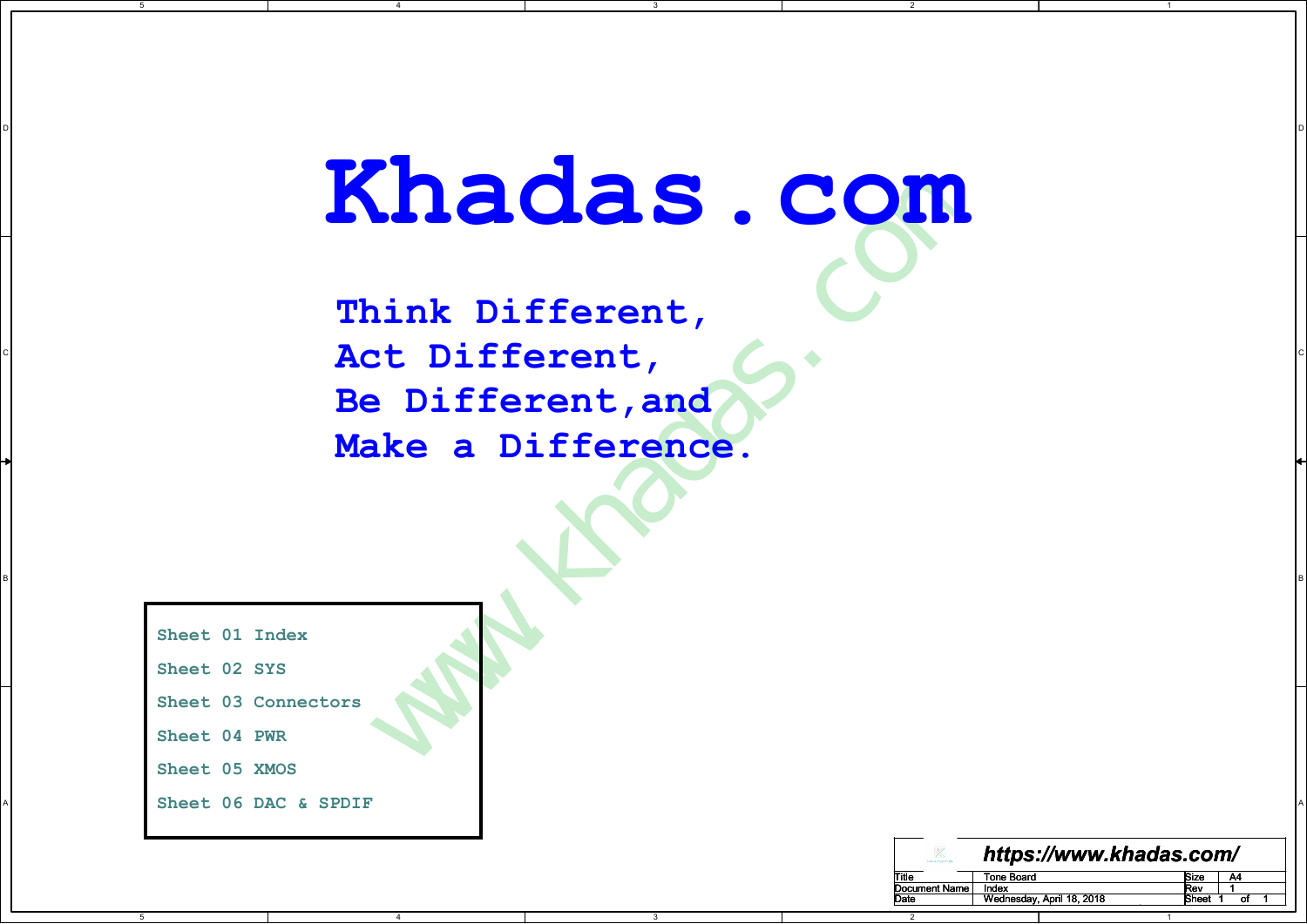

 $\overline{3}$ 

 $\sqrt{2}$ 

 $\overline{5}$ 

 $4$ 

Document Name SYS Rev Rev 1 Date | Wednesday, April 18, 2018 | Sheet 2 of 6 | **https://www.khadas.com/**<br><u>Title Tone Board Star Size A2</u><br>Document Name SYS

 $\mathbf{1}$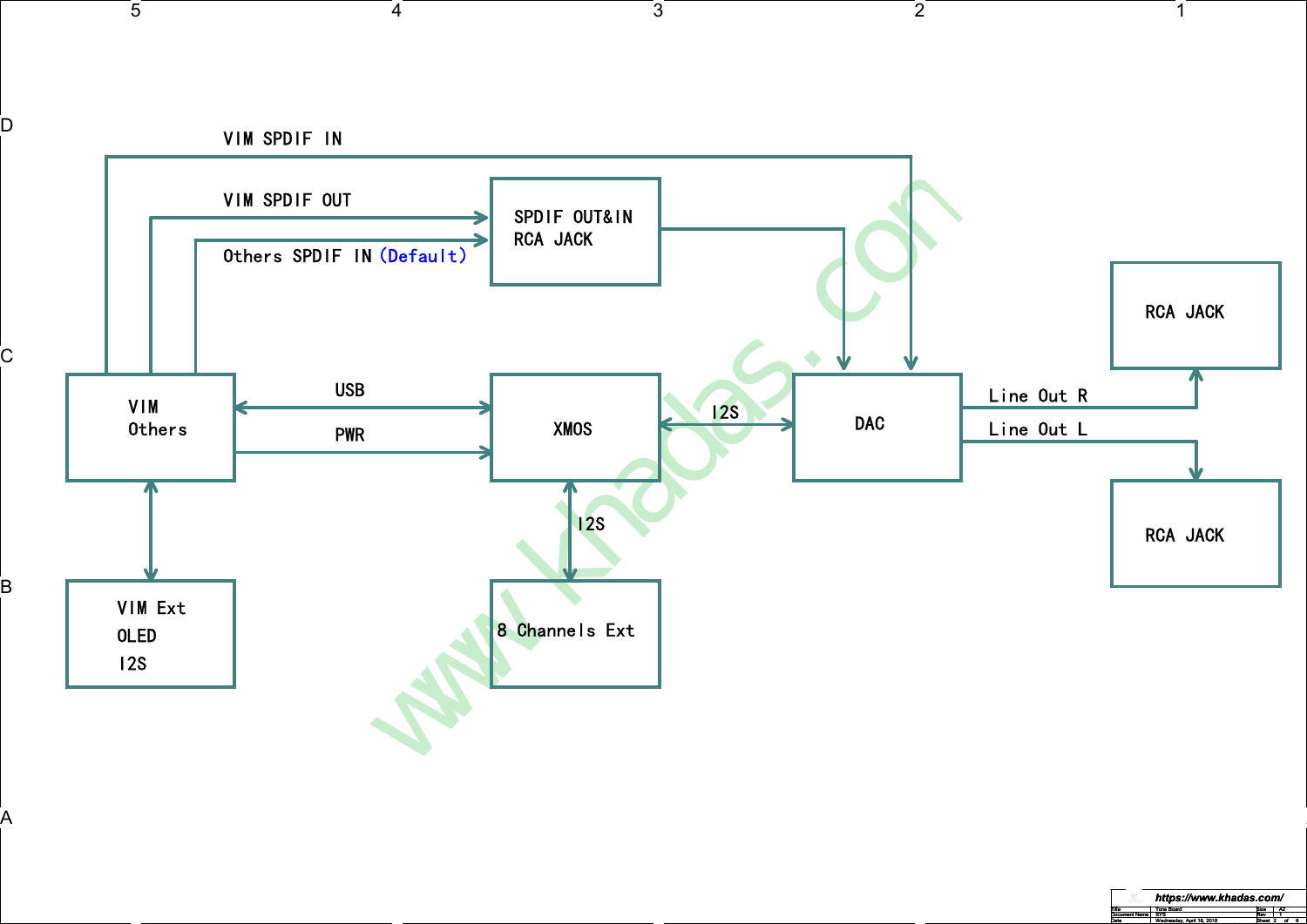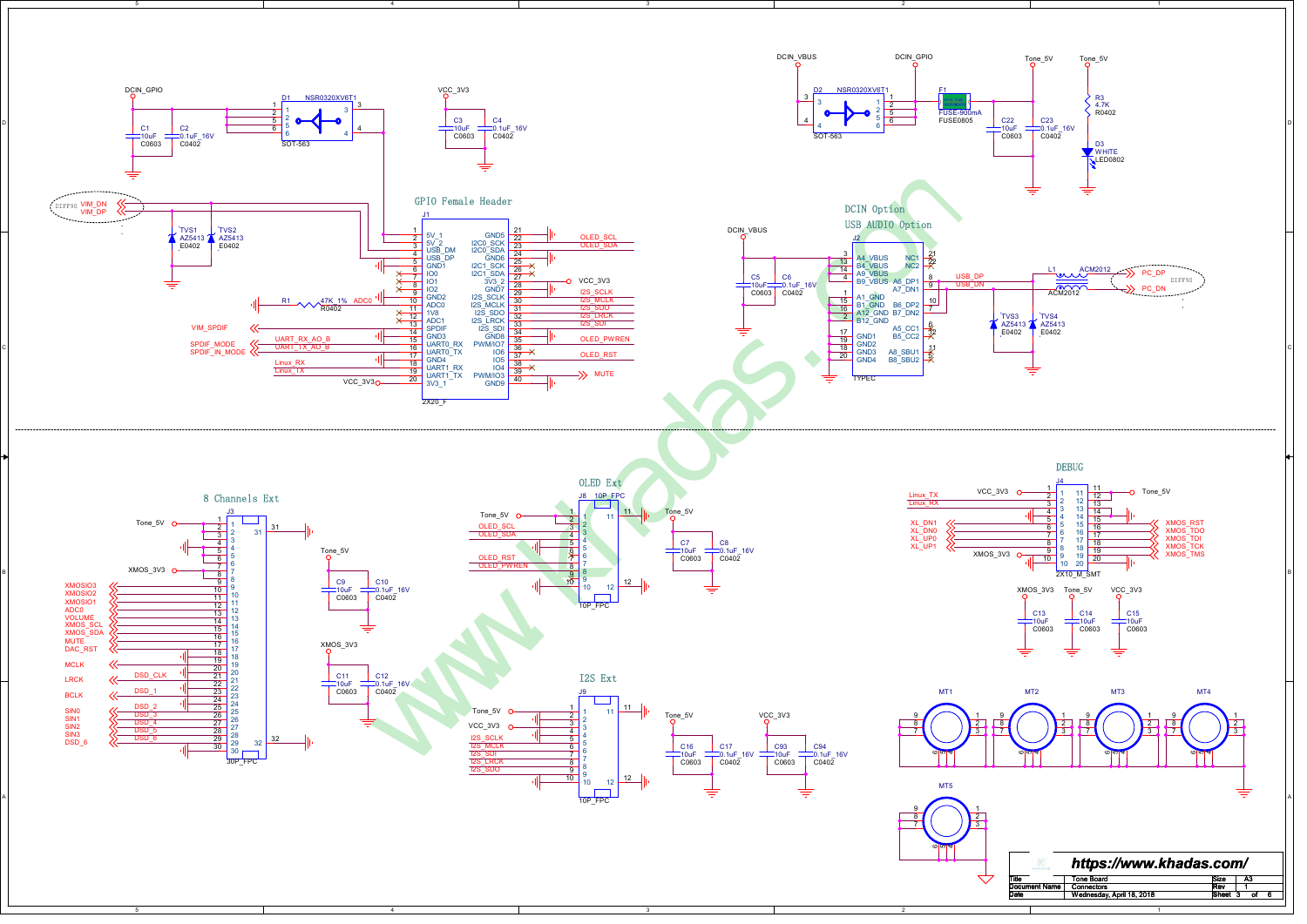

ີ່

n.

<u>г</u>

4

Document Name Rev Title Size Tone Board<br>PWR PWR REW 1<br>| Wednesday, April 18, 2018 REW Sheet 4 of PWR <sup>1</sup> Tone Board A3

1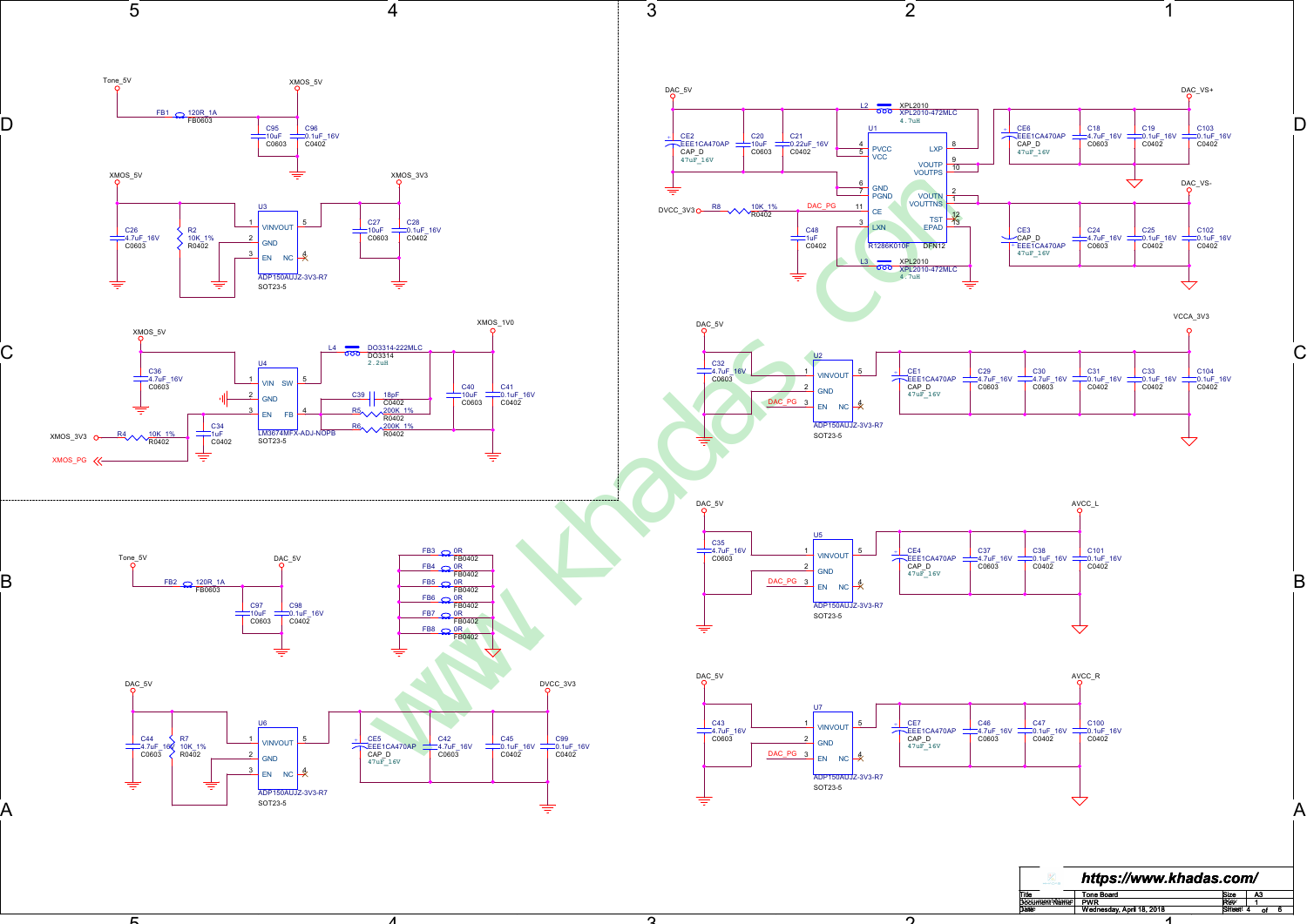